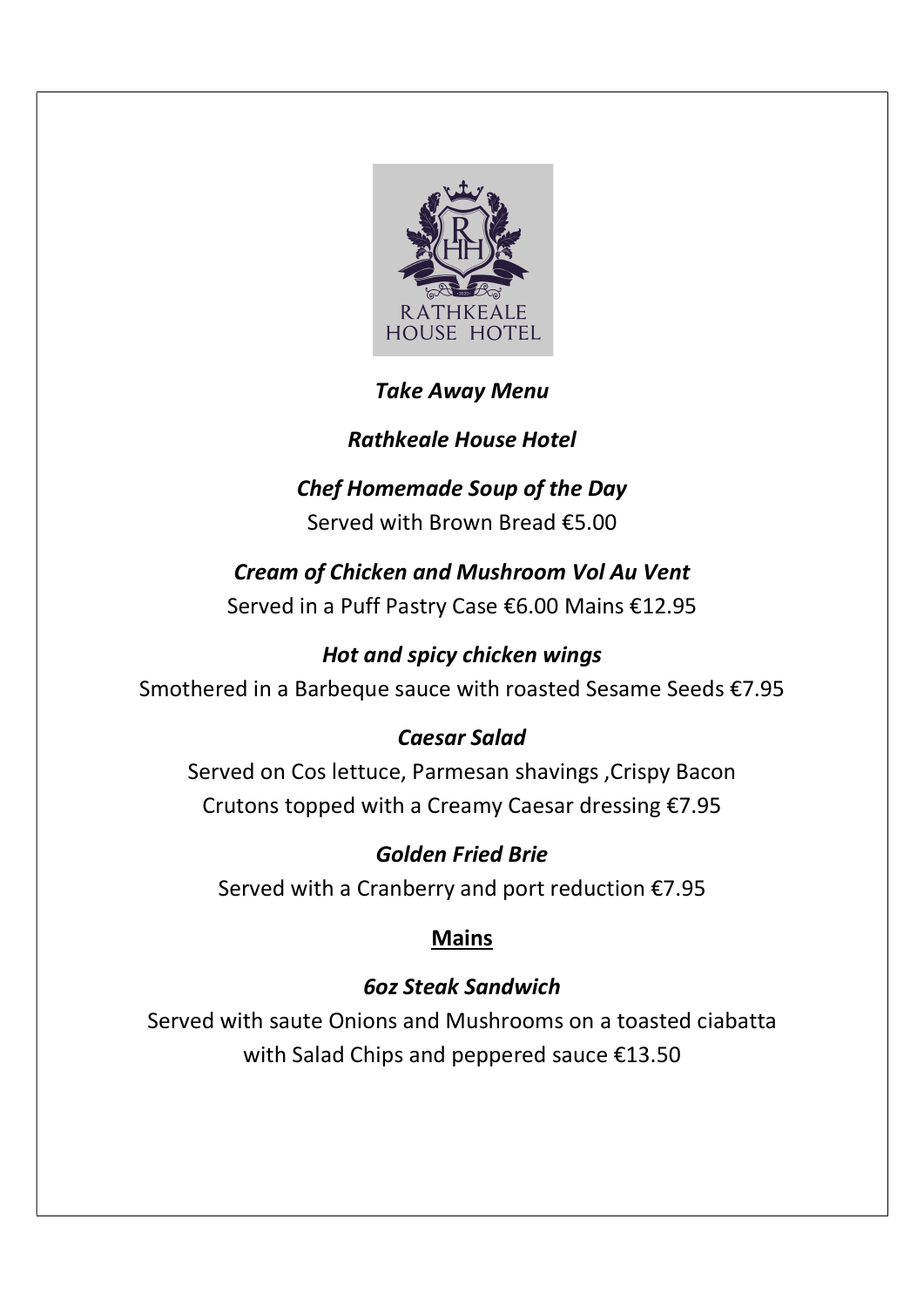Traditional Turkey and Ham Served with Vegetables, Mash Potatoes and Gravy €12.00

Beer Battered Cod & Chips Served with Mushy peas and Tartar Sauce €13.00

#### Honey and Mustard Glazed Bacon

Served with Creamy White Sauce, mash potato and vegetables €12.00

#### Irish Slow Roast Sirloin of Beef

With Gravy, creamy Mash and Vegetables €12.95

### Henry Burger

8oz 100% Irish Beef served on a Brioche bun with melted Cheese, Crispy Bacon and Tomato Relish €13.00

## Golden Fried Chicken Burger

Tender Chicken fillet coated with a herb and Cajun spice panco crumb, brioche bun, Cos lettuce

Tomato and sweet chilli Mayonnaise Chips and Salad €13.00

# Rathkeale House Hotel Curry €13.95

Choice of Chicken, Beef or Chickpea Vegetables. Infused with Coconut Milk, Mango Chutney, Sweet Chilli Sauce served with Saffron Rice

## Rathkeale House Hotel House stir fry

Choose from strips of Chicken, Beef or Vegetable stir fry in sesame oil with oriental vegetable served with Saffron rice €13.95

## Chicken Pasta Carbonara

With Mushrooms, Chorizo and Pasta topped with Parmeson Cheese Vegetable with mushroom and pesto €12.00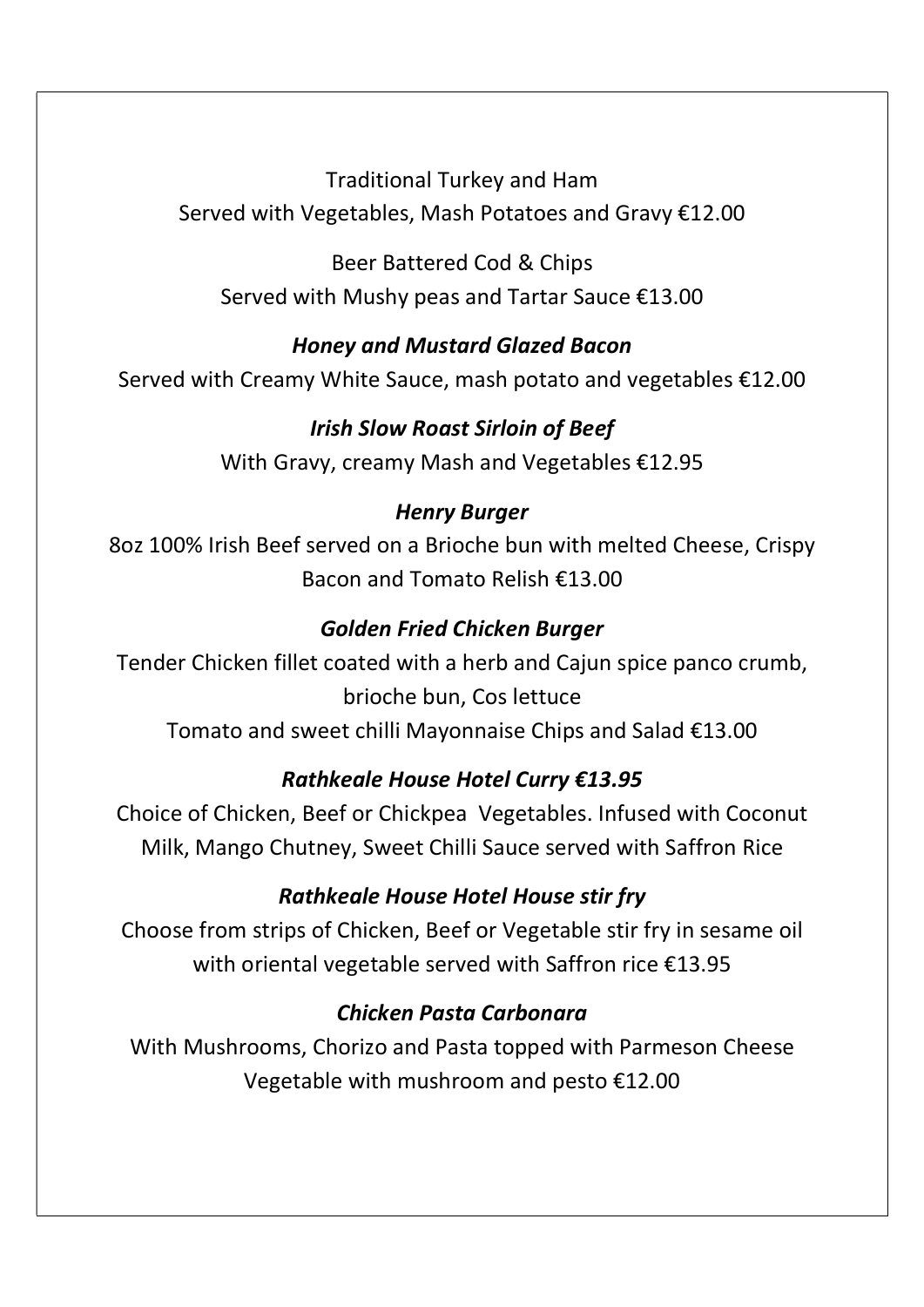#### Desserts €5.00

Chocolate Fudge Cake Apple Pie and Cream Sticky Toffee Pudding with Toffee Sauce and Cream Baileys infused Bread and Butter Pudding with Custard

 $Kids$  **Menu**  $66.00$  Sausage and Chips

Goujon and Chips Pasta with tomato Sauce Burger and chips . Kids Pizza

Pizza

Meat Lovers €12.00

Pepperoni €12.00

Margarita €12.00

Hawaiian €12.00